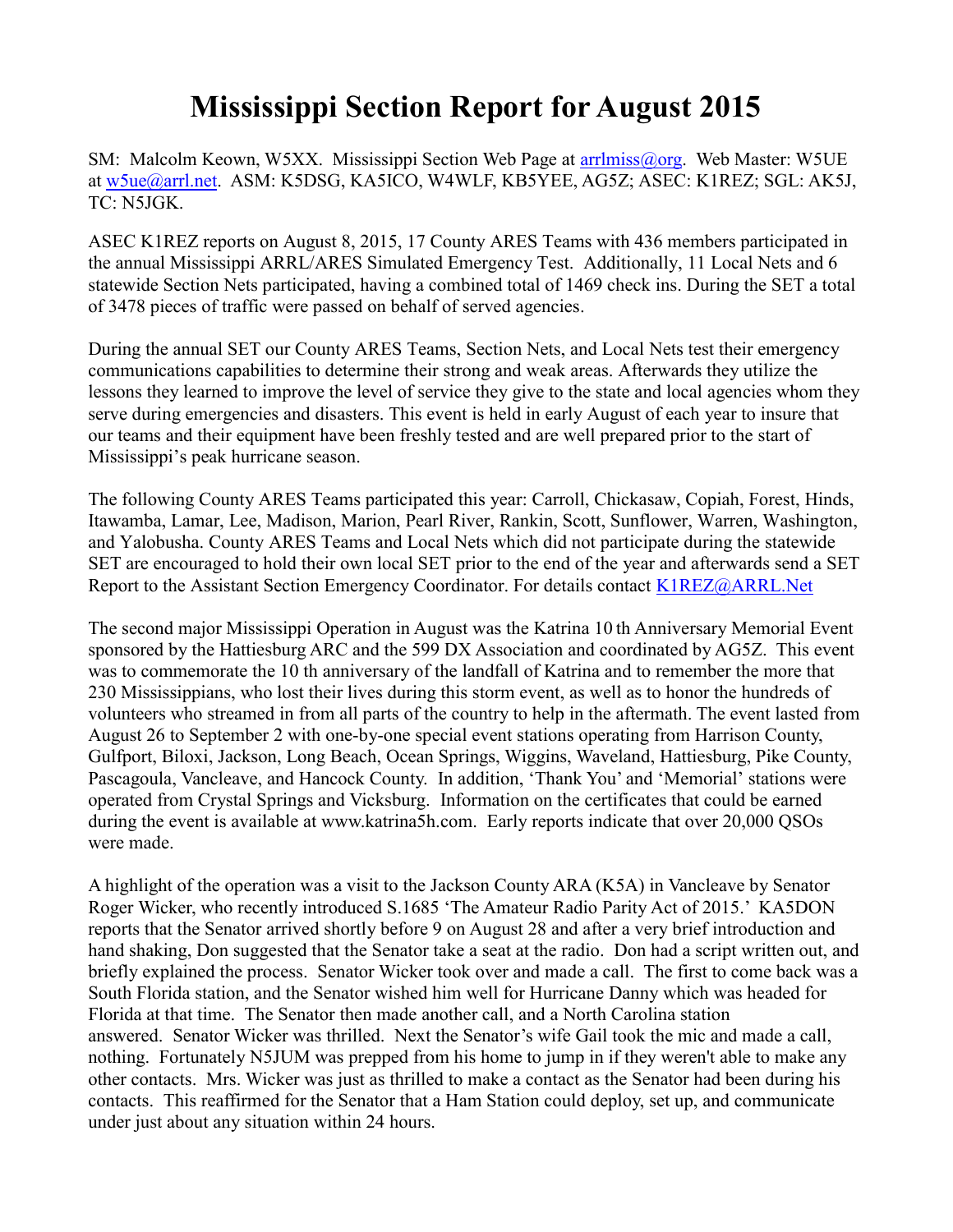WLOX was on the scene for Senator and Mrs. Wicker's visit and stayed on for an additional hour taping the communications trailer, equipment, and interviewing K5BQJ and N2PKW. After Senator Wicker's visit he highlighted Ham Radio in his weekly newspaper message to Mississippi constituents which was entitled 'Wicker Thanks Radio Operators.' The statewide newspaper column commended Ham efforts during Katrina and discussed the 'Amateur Radio Parity Act.'

Hams used to say Mississippi stations were is hard to find for awards. In the past 18 months we have had two W1AW/5 operations, two Mississippi QSO parties, and the Katrina Special Event plus all of the regular contests such as Sweepstakes, Field Day, etc. Literally thousands of contacts have been made. Anybody who needs a Mississippi QSO should have it by now. Mississippi has been truly radioactive. Thanks to all of the operators who have put Mississippi on the Ham Radio Map in a big way!

We have two events coming up in October that you can put on your calendar. Papa Jack's Trade Day will be held at the Tupelo ARC Club House at the Tupelo Airport on October 10 th from 8 AM to 11 AM. There will be a VE Test Session at Noon. POC is WA5CYR at [wa5cyr@gmail.com.](mailto:wa5cyr@gmail.com) And then on October 24 from 8 AM to 1 PM the 2015 Meridian Swapfest will be held next to the Hamilton Inn. POC is KI6DES at ki6des@gmail.com.

The information needed for the monthly listing of new Hams in Mississippi, new ARRL Members, and license upgrades for August was not available. Hopefully, the information will be available for next month's Section Report for both August and September.

Welcome to WX5N as DEC for Northeast Mississippi, KB5VE as DEC for Southeast Mississippi, KD5NDU as AEC for Yalobusha County, N5DU and KG5AVT as AECs for Rankin County, AF5NG and AG5ZA as AECs for Marion County, and K5VBB as AEC for Lamar County.

And congratulations to KW5GP for having his article on 'Build a Rapid Deployment Radio Go Box' published in the September QST. See page 40.

Regret to report the passing of N5BOX of Tillatoba.

DEC/EC Monthly Reports for August 2015: WB5CON (Alcorn), WX5N (Prentiss and Tishomingo), WX5SE (Itawamba), WA5TEF (Lee), KE5WJN (Pearl River), and KB5VE (SE MS).

Club Newsletter/Reports (Editor): Delta ARES (K5JAW) and the Meridian ARC (W5MAV).

HF Net Reports - sessions/QNI/QTC (Net Manager)

Magnolia Section Net 31/963/6 (K5DSG) MS Baptist Hams Net 5/34/0 (WF5F) MS Digital Traffic Net 6/716/1435 (K1REZ) MSPN 31/2127/12 (K5NRK) MS Slow Net 21/49/0 (W3TWD)

VHF Net Reports - sessions/QNI/QTC (Net Manager)